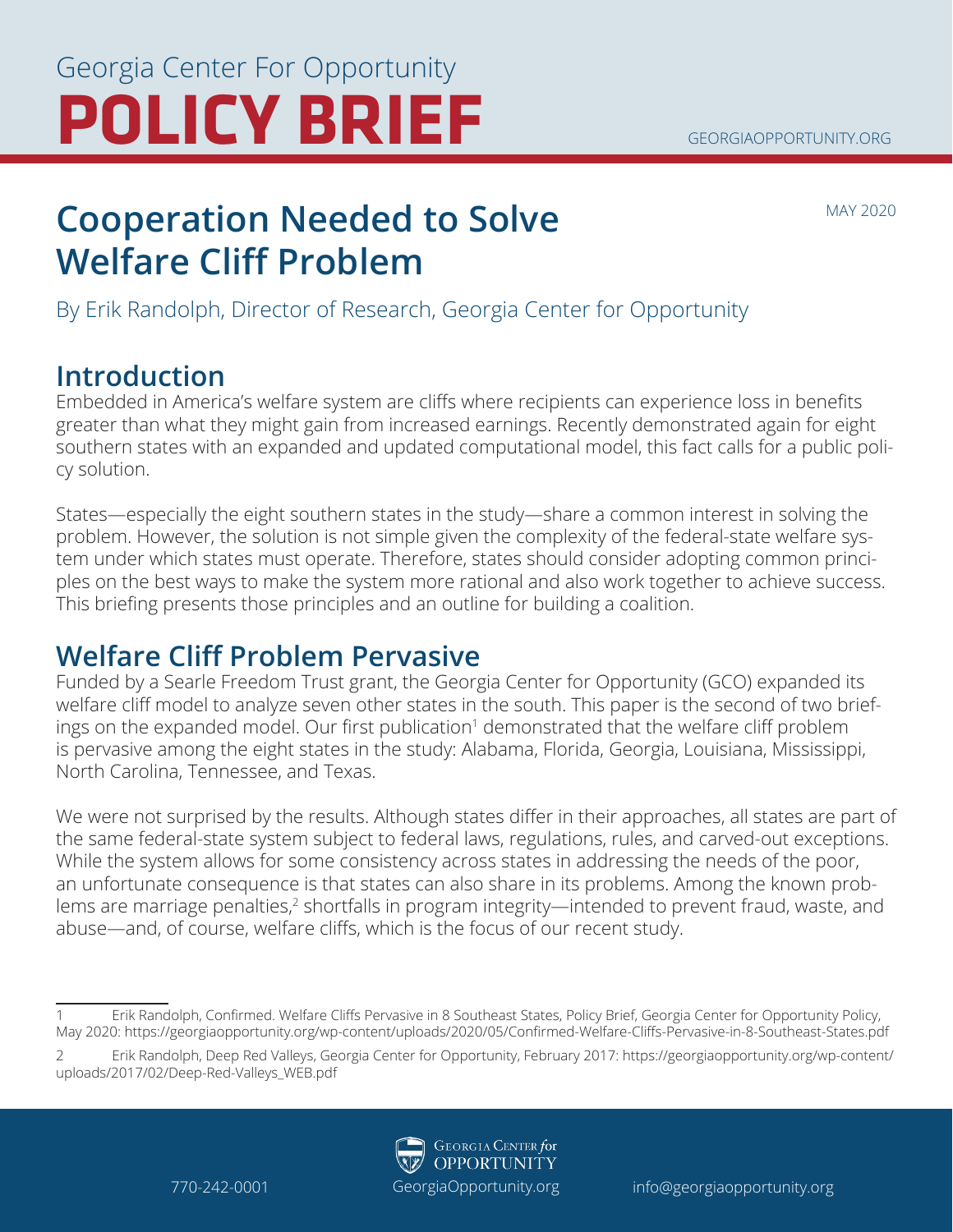#### **Federal-State Framework**

Dedicated to the study of economics, markets, and liberty, the Library of Economics and Liberty features an online encyclopedia. Its entry on "welfare"—written by a professor of economics at Stanford University and a research fellow at the Hoover Institution—leads with the following paragraph:

The U.S. welfare system would be an unlikely model for anyone designing a welfare system from scratch. The dozens of programs that make up the "system" have different (sometimes competing) goals, inconsistent rules, and overlapping groups of beneficiaries. Responsibility for administering the various programs is spread throughout the executive branch of the federal government and across many committees of the U.S. Congress. Responsibilities are also shared with state, county, and city governments, which actually deliver the services and contribute to funding.<sup>3</sup>

The authors set the word "system" in quotation marks. The inconsistencies and haphazard manner by which welfare programs evolved happened over nearly ninety years. It was never designed as a system but resulted from various pieces of legislation emerging from different Congressional committees. This is not only true of the federal government but also true for the states. The oversight and administration among the states are spread across various legislative committees and administrative agencies within each state.

The modern welfare system has its roots in the 1930s when the Federal government became more involved, eventually supplanting in part and complicating state and local efforts. Under President Franklin D. Roosevelt, the federal government created the Aid to Families with Dependent Children (AFDC) program (1935) and became involved in public housing (1937). The National School Lunch Program (NSLP—1946) began under President Harry S Truman. Food stamps (1964) were initiated by John F. Kennedy but signed into law by Lyndon B. Johnson. Johnson also created Medicaid (1965), the School Breakfast Program (SBP—1966), and the Women, Infants, and Children (WIC) program (1966).

The Supplemental Security Income (SSI) program (1972) was added under President Richard Nixon's administration. Section 8 Housing (1974) and the Earned Income Tax Credit (EITC—1975) became law under President Gerald Ford. The Low Income Heating and Energy Assistance Program (LIHEAP—1981) was enacted under President Ronald Reagan. President George Herbert Walker Bush signed into law the Child Care Block Grant (CCBG) program (1990). President William Clinton presided over the replacement of the Great Depression era AFDC program with the Temporary Assistance for Needy Families (TANF) program (1996). Clinton also added his signature to the Additional Child Tax Credit (ACTC—1997) and the Children's Health Insurance Program (CHIP—1997). President Barack Obama signed into law the Affordable Care Act (ACA—2010) that created govern-

Jeffery M. Jones and Thomas MaCurdy, "Welfare," Online Encyclopedia of the Library of Economics and Liberty, accessed May 14, 2020: https://www.econlib.org/library/Enc/Welfare.html.

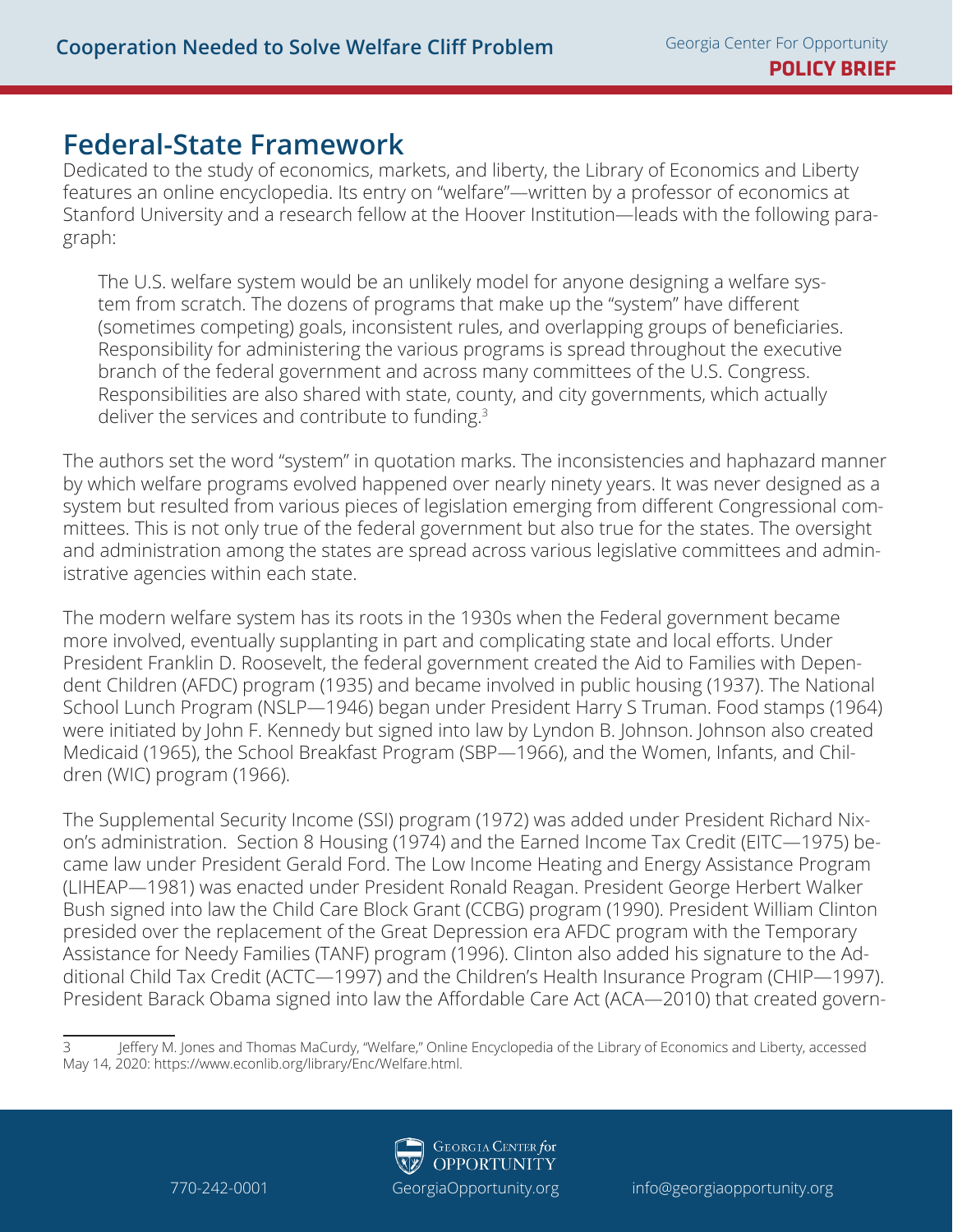ment-run health insurance exchanges (HIX), the premium tax credit (PTC), and would have mandated Medicaid expansion for all adults under 138 percent of the federal poverty level had not the U.S. Supreme Court ruled against it in a 7-to-2 decision.

Most welfare programs are a mixture of federal and state funding and administration. However, among these major programs, a few programs are run exclusively by the federal government.

The TANF and childcare programs are block grants to the states, giving wide latitude on how states may spend the money and run the programs.

Medicaid and CHIP are state programs where states can participate with the federal government to receive matching funds along with controlling rules and regulations. The Affordable Care Act has health insurance exchanges that can be run by the states or the federal government. However, the Premium Tax Credit is run exclusively by the federal government.

All the food programs—the National School Lunch Program, the School Breakfast Program, Women, Infants, and Children's special supplemental nutrition program, and food stamps that was renamed the Supplemental Nutrition Assistance Program (SNAP) in 2008—are funded by the federal government but administered by the states and local school districts.

Public housing and Section 8 housing choice vouchers are funded by the federal government but are mostly run by public housing authorities that are creatures of state law but operate under federal regulation. In some cases, like for most counties in Georgia, a state agency runs Section 8 housing.

Funded exclusively by the federal government, the Earned Income Tax Credit and the Additional Child Tax Credit are cash assistance programs run through the U.S. tax system.

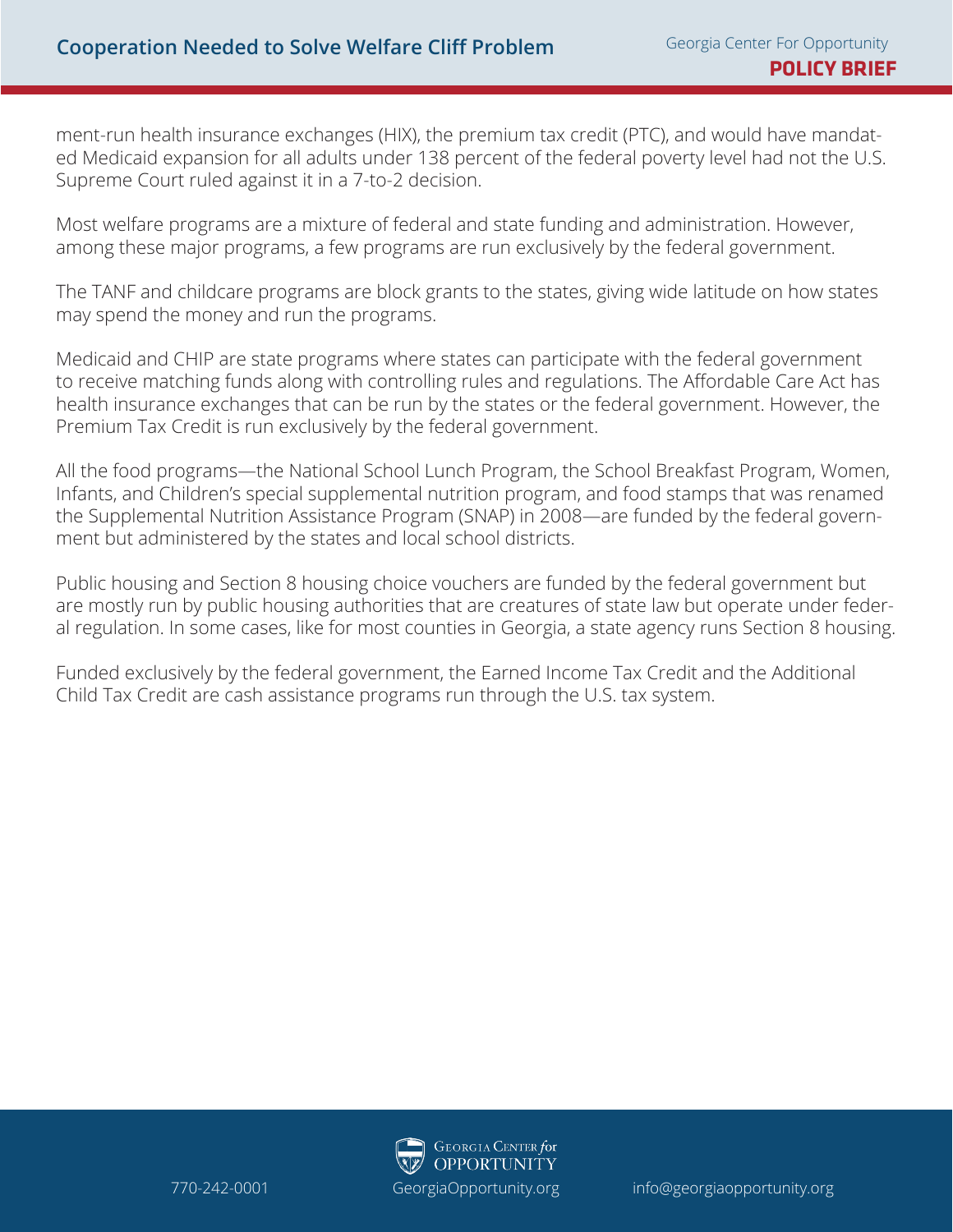#### **GCO's Principles for Transformation**

Despite jurisdictional differences in how governments approach welfare assistance, there are principles that can help make the system more responsive and responsible. Already explored by GCO in its second report on systemic welfare reform, these principles are displayed in the sidebar. 4

These principles can be viewed as a powerful guideline on how well government welfare programs are faring. A cursory rundown of those principles would demonstrate that the welfare system falls short of what a well-designed system should do. Although beyond the scope of this briefing, it could be shown that not a single principle is being met at an adequate level when the system as a whole is evaluated. For example, contrary to the principle, the administration of all welfare programs is not unified nor coordinated. It is quite the opposite: fragmented across multiple state and federal agencies often with little or no coordination among those programs.

Our focus in this briefing is the eighth principle—the natural financial advantage to earn more money is preserved. In the negative, this means there are welfare cliffs as our recent study demonstrated for eight southern states. 5

When attempting to solve welfare cliffs, it is important not to attempt a solution in a vacuum. Rather, the solution should be done in a way that is consistent with the other principles.

For example, it would not be good if the cliff solution

### **PRINCIPLES FOR SYSTEMIC REFORM**

- Administration is unified and coordinated
- The system has program integrity safeguards
- Case management exists across all programs
- Individuals and families are treated holistically
	- Personal and parental responsibilities are emphasized
- Employment is promoted whenever feasible
	- Excess resource tests are implemented and enforced across programs
	- The natural financial advantage to earn more money is preserved
		- Natural support systems are identified, encouraged, and utiliized
		- Benefits provided meet truly essential needs and no more
			- For most cases, program participationis time-limited
	- The system is linked to economic and educational policies

**GEORGIA CENTER for OPPORTUNITY** 

<sup>4</sup> Erik Randolph, System Welfare Reform in Georgia: Part 2: Principles and Framework for Reform, Georgia Center for Opportunity, January 2018: https://georgiaopportunity.org/wp-content/uploads/2018/02/WEB-Part-1-Systemic\_Welfare\_Reform.pdf.

<sup>5</sup> Erik Randolph, Confirmed. Welfare Cliffs Pervasive in 8 Southeast States, Policy Brief, Georgia Center for Opportunity Policy, May 2020: https://georgiaopportunity.org/wp-content/uploads/2020/05/ Confirmed-Welfare-Cliffs-Pervasive-in-8-Southeast-States.pdf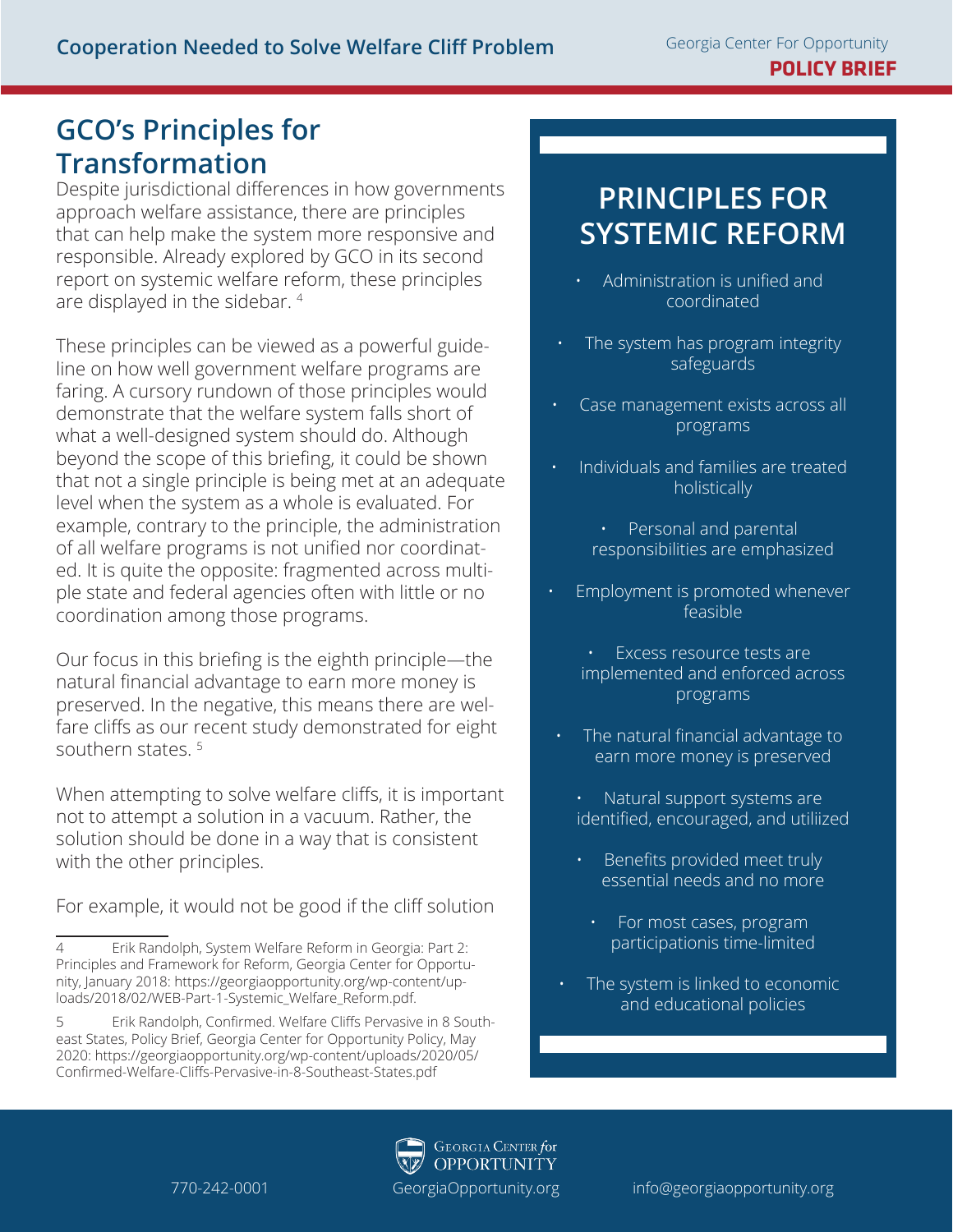worsened marriage penalties, such as the Earned Income Tax Credit that does not have a cliff but a marriage penalty.

Likewise, the solution cannot become prohibitively expensive, such as the case with Section 8 Housing. Because of the expense of the program, funding has always been so grossly inadequate that only a small fraction of eligible families can receive a housing choice voucher.

In response to these challenges, GCO proposed a framework on how a state government can organize its welfare system to meet the principles, including eliminating the welfare cliff.6 Although the proposal was specific to the state of Georgia, the framework could work for other states, or at least provide a starting point for other states to restructure their systems.

In general, the proposal would streamline the welfare system into a unified eligibility system across all agencies. All welfare programs would be consolidated into five modules: food assistance, cash assistance, shelter assistance, childcare assistance, and medical assistance. The benefit levels would be coordinated by an eligibility rules engine designed to eliminate all welfare cliffs and marriage penalties.

Other states may find alternative frameworks that can also meet the same principles. Differences among the states are a strength of the system, not a weakness. They allow the states to learn from each other's successes and mistakes. They also allow the states to tailor their solutions to circumstances not shared by other states.

#### **Process for Reform**

Although states can make headway in reducing the cliffs, the efforts will fall short without cooperation at some point from the federal government. By the way, this is also true for eliminating marriage penalties. In short, cooperation from the federal government is essential.

The cliff model enables evaluation of when the cliffs occur for specific family structures. It also enables policy analysts to focus on specific programs and to discover which programs are the most problematic. Furthermore, it enables analysts to discover the factors underlying the distortions that can assist them in crafting solutions.

There are two basic ways that cliffs can occur. First, whenever there is a hard cutoff in eligibility, there is the potential for a cliff, which we can define as a type one cliff. These cliffs can even occur multiple times within a single program if there are levels of eligibility, such as with the National School Lunch Program that moves children from free school meals to reduced price meals with a hard cutoff or a state's children health insurance program that may have different tiers of income categories.

<sup>6</sup> "System Welfare Reform in Georgia: Part 2: Principles and Framework for Reform."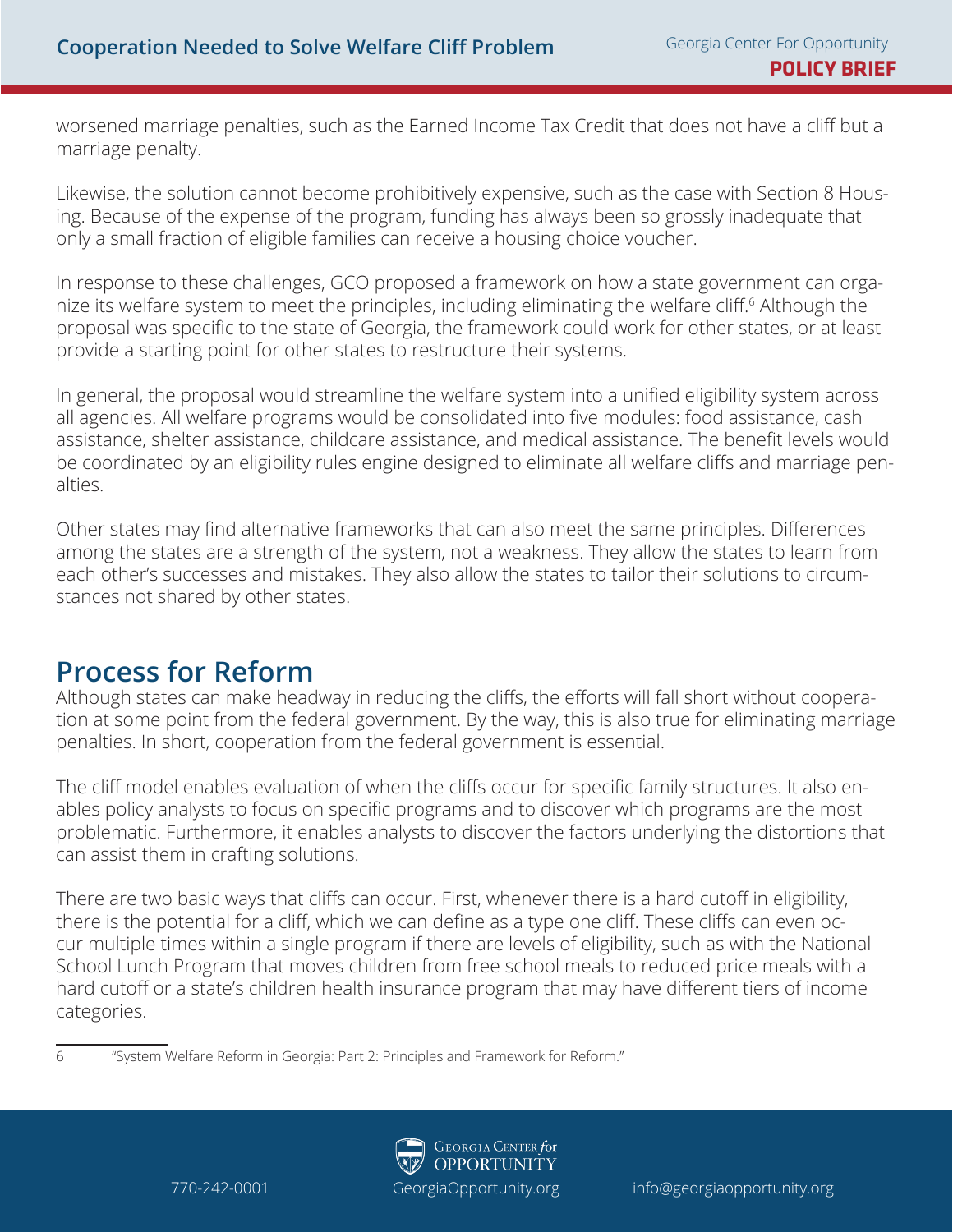All the major food assistance programs have type one cliffs. Subsidized school meals, as just explained, and WIC supplemental food assistance both always have cliffs for this reason. Food stamps is fickle when it comes to cliffs. It can have cliffs if no one in the household is disabled or elderly. However, the size of the SNAP cliffs varies widely depending on the income disregards that a family qualifies for. For example, if a household without a disabled or elderly member has the maximum excess shelter deduction, there will be a cliff.

Likewise, for the medical assistance programs, there are cliffs. For adults, Medicaid always has cliffs unless the adult can jump over the cliff by securing employment with an employer who provides truly affordable health coverage. When this is not the case, the adult can encounter high costs for purchasing expensive coverage through the government's health insurance exchanges, even with the premium tax credit.

One complication created by medical assistance programs is they do not treat families holistically. Children are treated separately from the family. When the families' incomes are no longer eligible for a child to be on Medicaid, that child can qualify for the state's children health insurance program that itself has cliffs. Making medical assistance even more confusing, eligibility requirements for CHIP often change based on the age of the child, creating situations where children in the same family can have different types of coverage, or one child can have coverage and another child does not.

The worst offender for type one cliffs is subsidized childcare services. No state studied successfully phases out the benefit, and the cliffs can be steep. Rather, state programs—with the complicity of the federal government—typically encourage the higher quality settings that come with higher costs, and consequently higher cliffs.

The second cliff type is the stacking effect demonstrated in an earlier GCO paper.7 The greater the number of welfare programs an individual qualifies for, and the greater the benefit levels, the greater the likelihood for a cliff. This astounding finding said that this type two cliff can occur even if the underlying programs themselves do not have type one cliffs.

In finding solutions to the cliffs, the states have some ability to mitigate the impacts of some programs by amending state plans, especially for those programs where they have more control, such as TANF and subsidized childcare.

In other cases, states can apply to the federal government for waivers to program rules, enabling states to be more aggressive in addressing cliffs and making programs more effective in helping people emerge from impoverished conditions. For example, the food stamp program allows for demonstration projects including for the purposes of increasing "self-sufficiency of … recipients" and

<sup>7</sup> Erik Randolph, Systemic Welfare Reform in Georgia. Part 1: The Case for Reform, Georgia Center for Opportunity, January 2018: https://georgiaopportunity.org/wp-content/uploads/2018/02/WEB-Part-1-Systemic\_Welfare\_Reform.pdf.

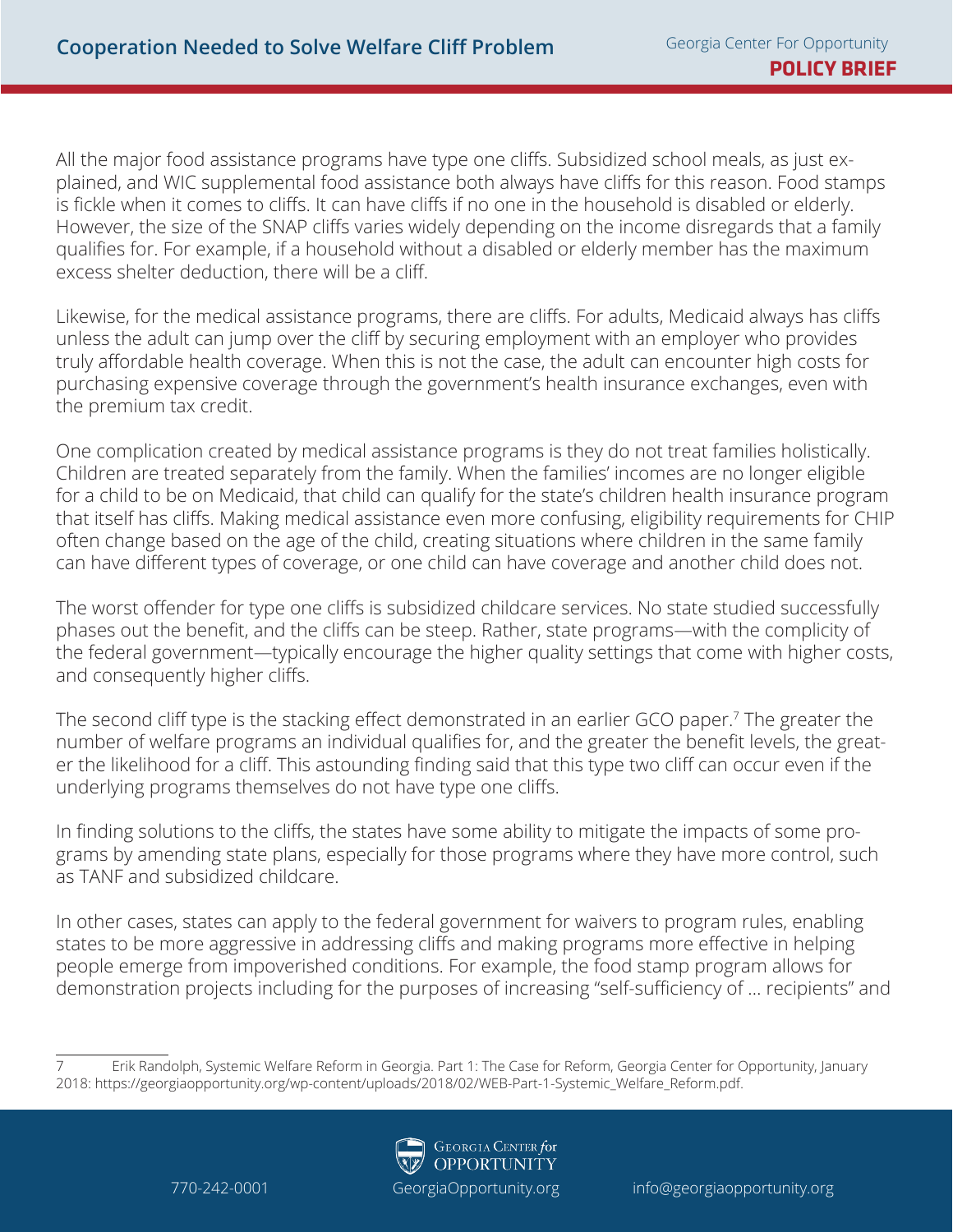testing "innovative welfare reform strategies." 8

Medical assistance programs likewise allow for waivers, such as the Section 1115 waiver of the Social Security Act for "experimental, pilot, or demonstration" projects in Medicaid.<sup>9</sup> Additionally, there is the sweeping Section 1332 waiver of the Affordable Care Act<sup>10</sup> that provides relief and flexibility to the states on the federal provisions for qualified health plans, health insurance exchanges, cost sharing subsidies, refundable tax credits, shared responsibilities of employers, and the individual mandate.

In other cases, states have little to no flexibility. For example, the Earned Income Tax Credit, which is comparable in size to food stamps, is an inflexible program operated by the Internal Revenue Service. Although the original intention was to provide cash flow with regular payments to recipients, Congress removed that provision at the beginning of the Obama Administration. Now recipients must wait until they have filed their tax returns and received their tax refunds. Because recipients get the money in one lump sum, federal welfare agents have told us privately that welfare agencies need to develop strategies to advise recipients on how to spend the money wisely. It would be much easier and better for the recipients if the cash flow were reestablished.

#### **Momentum Needed**

The federal-state welfare complex presents a reality. The more the federal government cooperates with the states, the more comprehensive and effective can be the solutions. Although there is always resistance to change, there are positive signs that cooperation is possible. Various demonstration projects already exist in federal law. Members of Congress regularly express interest in reforming the system, especially in regard to welfare cliffs and marriage penalties. There is bipartisan interest among blue and red states to fix welfare cliffs and marriage penalties. And the current federal administration, which may soon change, has been open to and active in establishing relationships to finding solutions.

However, despite the interest, the ability of a single state to influence the federal government is challenging. Having a member in congress who is well placed in a leadership position or an administrator in the federal government in key position clearly helps, but it is probably not enough. The best prospect for success is when states band together and form coalitions for change. As the coalition grows, their influence increases, and the possibility for change becomes more probable.

8 7 U.S. Code § 2026.Research, demonstration, and evaluations.

9 42 U.S. Code § 1315. Demonstration Projects.

10 42 U.S. Code §18051 State flexibility to establish basic health programs for low-income individuals not eligible for Medicaid, and 42 U.S. Code §18052. Waiver for State innovation.

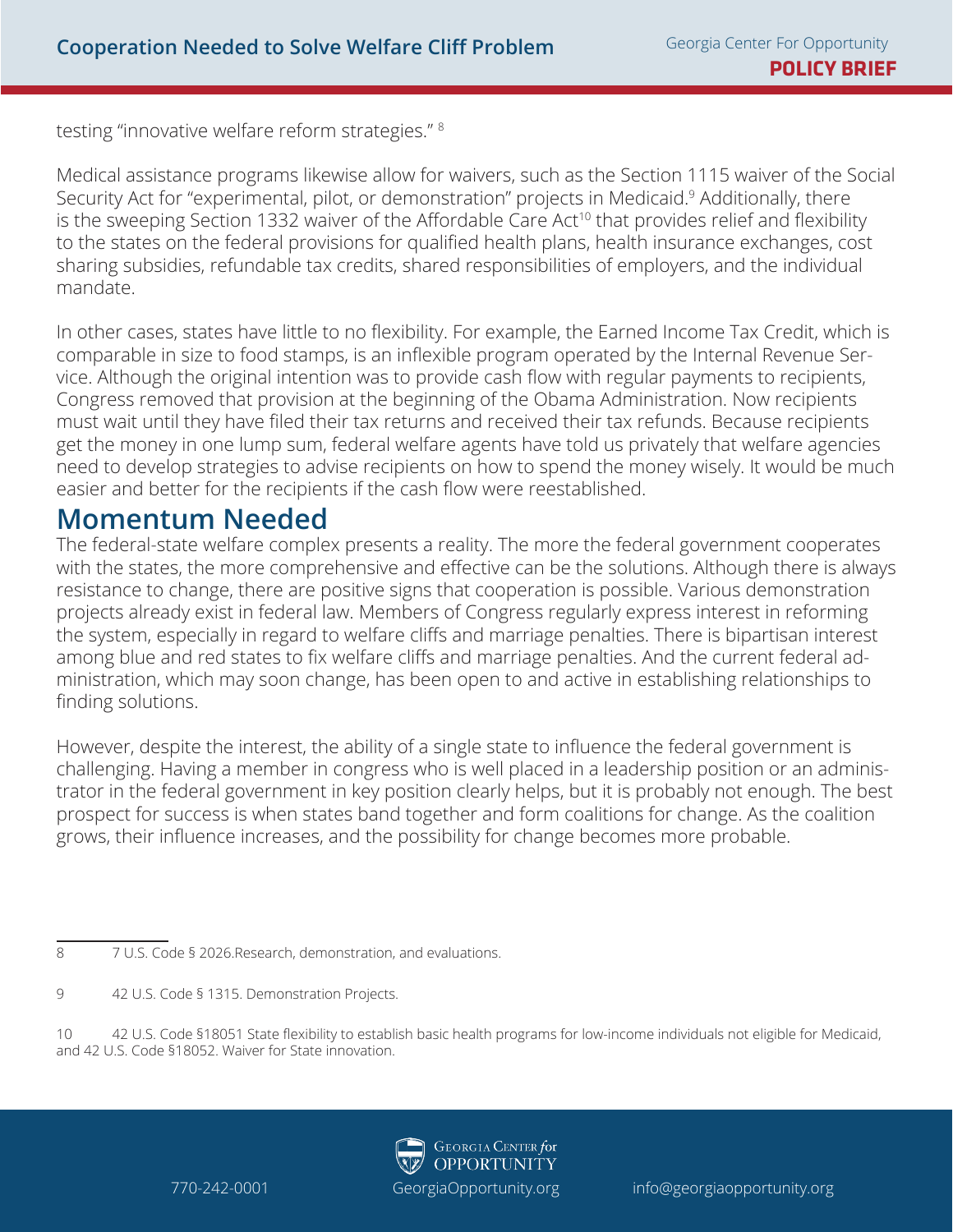#### **How States Can Work Together**

More specifically, state-based policy think tanks can help states in putting together a successful coalition to influence positive changes at the federal level that will benefit not just the coalition of states, but all states. By working together, they can better define goals and a common strategy. They can build support among local leaders, advocacy groups, state officials, and other societal leaders. When coalitions expand, they can become movements.

## **4 BASIC WAYS STATES CAN COLLABORATE**

Learn from each other using current flexibility

2 Waivers to improve programs

**8** Demonstration projects and programs

4 Build momentum for changes in federal law

Although not yet demonstrated, it is likely that all states have problems with cliffs. The current model demonstrates that the welfare cliff problem is pervasive in eight southern states. This finding was unsurprising given the federal-state structure. Other states clearly suffer from the same problems and can easily become part of the movement. Expanding the model further would likely provide confirmation of the pervasiveness and accelerate the expansion of the coalition.

While computational models and statistics are essential for making good public policy decisions, many legislators and the general public relate better to human stories. Reading about a real person who encountered a cliff or is experiencing a marriage penalty can give people the burning desire to do something about it. In this regard, state-based policy think tanks can work together on compiling the real life stories that demonstrate the harm welfare cliffs cause.

Numbers are still important. Here, too, state policy groups can collect, share, and standardize program data in a way that better defines outcomes and measures success. They can precisely identify those changes that can be accomplished at the state level without federal approval and share their experiences.

**GEORGIA** CENTER for

**OPPORTUNITY**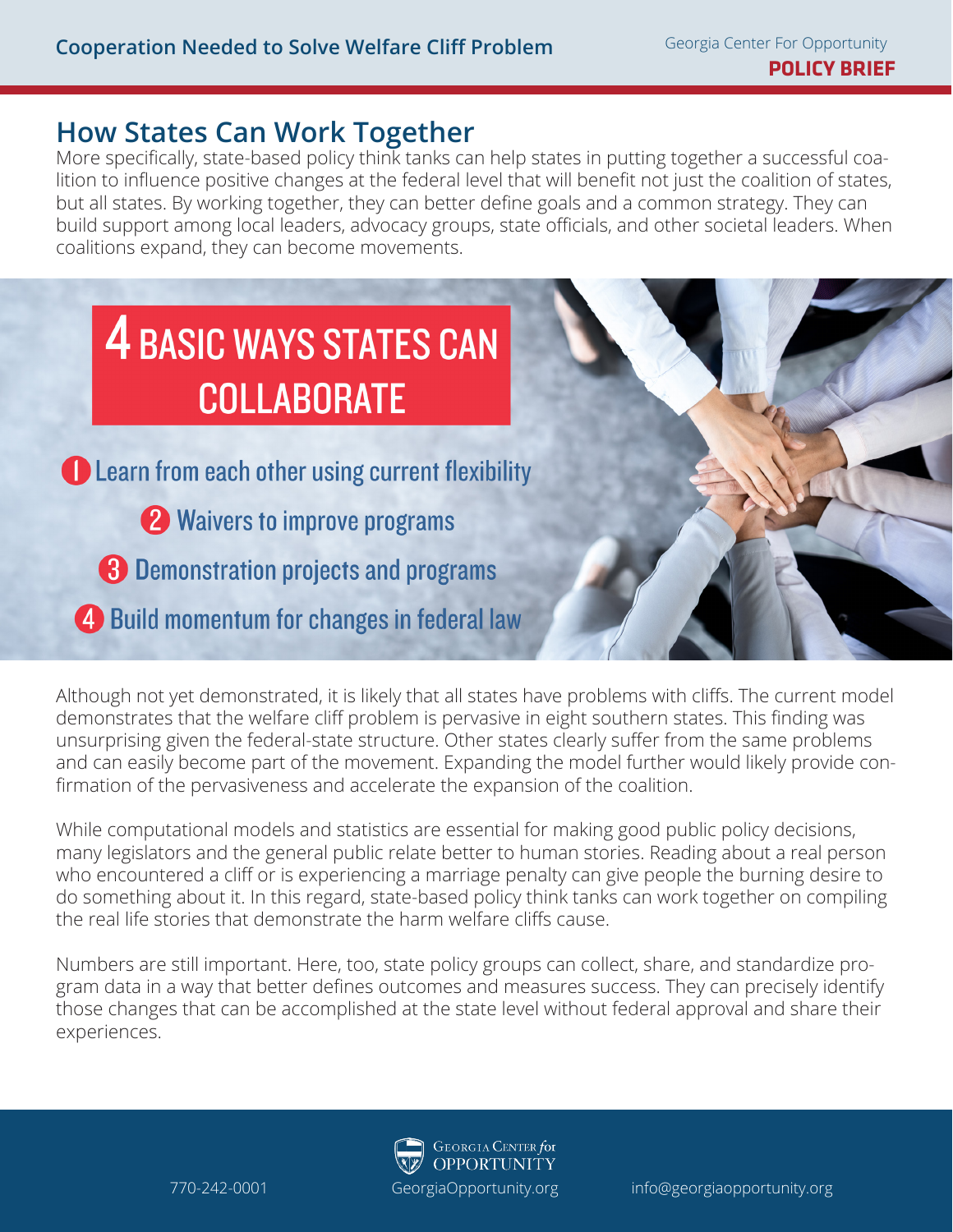For example, the Georgia Center for Opportunity developed a working paper reference guide<sup>11</sup> outlining state flexibility under federal laws and rules regarding welfare policy. GCO also shared the information with federal officials also interested in reforming the system. However, the information has not been updated in four years, and federal law and regulations are constantly--albeit slowly at times--evolving. In the meantime, some states have discovered creative ways to use their flexibility that were not anticipated in the original working paper, and courts have weighed in on some of those developments. Therefore, collaboration among state-based think tanks would allow for an updated and more complete picture of the federal-state landscape.

Moreover, state welfare agencies regularly cooperate and learn from each other. States typically have data exchanges to enforce program integrity measures, such as catching abusers who might collect food stamps in Alabama, Florida, and Georgia all at once. Additionally, welfare officials in Georgia informed us that they follow how other states operate and try to incorporate the most promising developments into their own system. Collaboration in these areas is mutually beneficial and essential.

States can also cooperate on developing waiver proposals. Waiver requests can be sophisticated and often require fiscal analysis to prove to the federal government that it will not cost the federal government more. When one state successfully receives a reform-minded waiver, it provides a precedent for other states to follow. Federal officials also become familiar with the concepts and can provide better advice for the states that follow.

There are also opportunities for collaboration among states on demonstration projects or running programs. For example, the Affordable Care Act provides collaborative opportunities relative to operating health insurance exchanges. More comprehensive than that, GCO has published studies<sup>12</sup> advocating for risk equalization as a way to achieve universal coverage at more affordable prices while maintaining high quality of care. The studies argue that risk equalization solves the problem of higher costs for persons with preexisting conditions and does not resort to relying on expanding Medicaid, which is known for poor health outcomes. A risk equalization plan would be an excellent policy area where collaborative effort would be beneficial.

As state-based policy think tanks explore changes in federal laws and rules, they come up with approaches that would work not just for their own states but for other states as well. Here there is a prime opportunity for collaboration. These think tanks can develop model legislation for the states and the federal government, such as GCO developed for Georgia.<sup>13</sup> Model legislation gives state and

<sup>13</sup> "Outline of Legislation for Increasing Work Opportunities by Reducing Cliffs," Georgia Center for Opportunity Submission to the Georgia Rural Development Council and legislative leaders, 2018, https://georgiaopportunity.org/wp-content/uploads/2020/05/ Outline-Enabling-Legislation-for-Increasing-Work-Opportunities-final.pdf



<sup>11</sup> Erik Randolph, Georgia's Welfare System Reference Guide: Program Bases and Flexibility for Reform Assessment, Working Paper, Georgia Center for Opportunity, 2016: https://georgiaopportunity.org/wp-content/uploads/2019/02/Final-Georgia-Welfare-System-Reference-Guide.pdf

<sup>12</sup> For example, see Erik Randolph, A Real Solution for Health Insurance and Medical Assistance Reform, Georgia Center for Opportunity, January 2018: https://georgiaopportunity.org/wp-content/uploads/2018/02/WEB-A-Real-Solution-for-Health-Insurance-. pdf